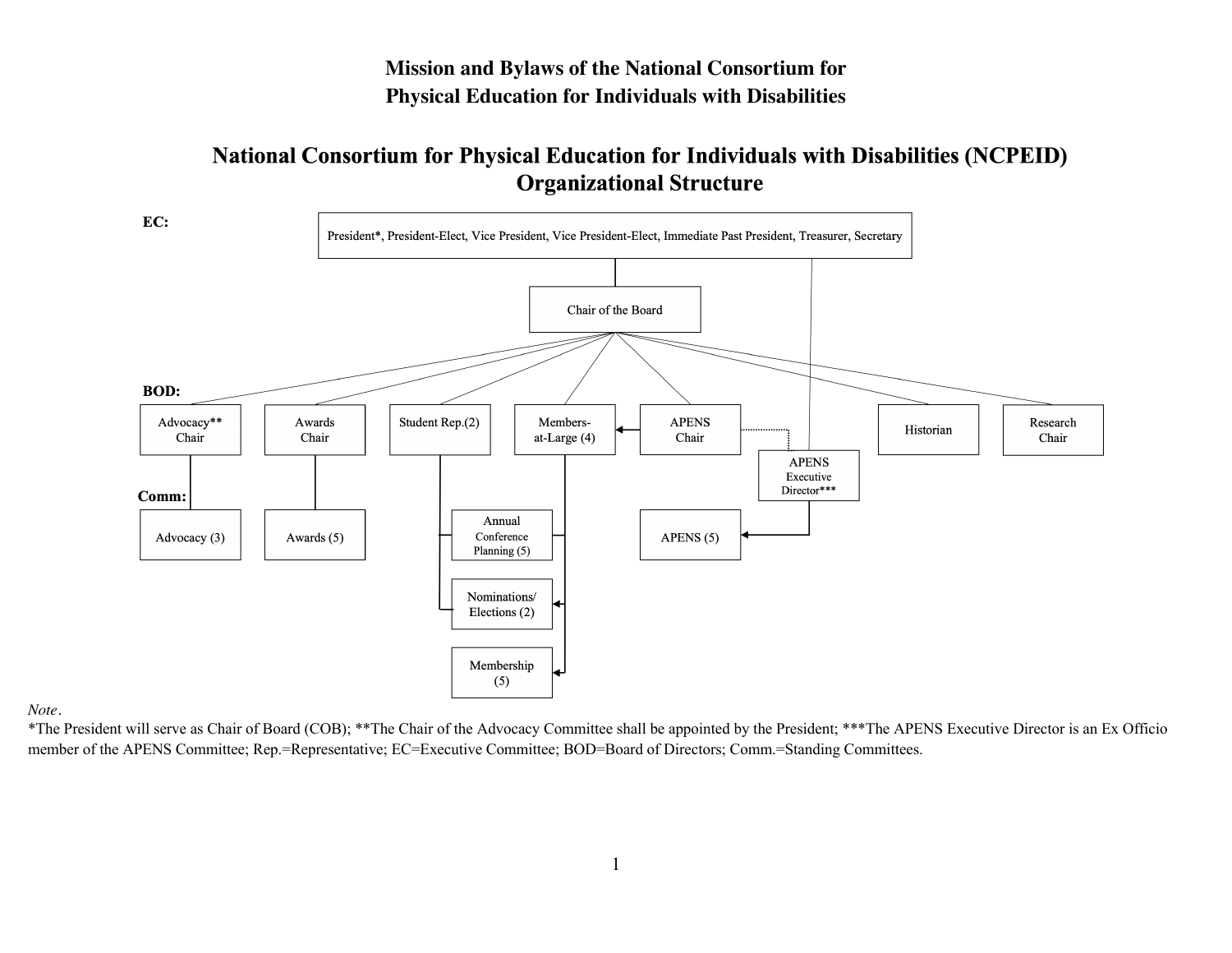# **Mission and Bylaws of the National Consortium for Physical Education for Individuals with Disabilities**

# **MISSION**

The mission of the National Consortium for Physical Education for Individuals with Disabilities (NCPEID) is to promote, stimulate, and encourage Advocacy mandates, professional preparation, advocacy, and research in physical activity, physical education and recreation for individuals with disabilities. The NCPEID, promotes development of programs and services, and disseminates professional information to assist members.

The NCPEID succeeds the National Committee on Physical Education for Handicapped Children and Youth, formed in 1973, serving as a means of assuming the continuation of the pursuit of the activities and services of the Committee on behalf of the physical education needs of persons with a disability.

# **Bylaws Article I: Membership**

**Section 1. Categories of Members.** There shall be three categories of members: Active Members, Organizational Members and Honorary Members. No one person may have membership in more than one class of membership.

**Section 2. Active Members.** Individual active membership, which also includes professional members, fulltime student members, lifetime members and retired members, is open, upon payment of the current membership fee, or the adjusted student fee to any person who is or has been involved in pursuing a professional career in physical education, physical activity, and/or recreation for individuals with disabilities.

**Section 3. Organizational Members.** Organizational membership may be conferred by a majority vote of the Executive Committee for the NCPEID or via electronic vote. Accredited institutions of higher education, international, national, state, public or private agencies, and national professional organizations who are supportive of the NCPEID are eligible for consideration (e.g., Society of Health and Physical Educators America, the Council for Exceptional Children, American Public Health Association, Consortium for Citizens with Disabilities, the National Recreation and Park Association, American Association of Health and Disability, American College of Sports Medicine).

**Section 4. Honorary Memberships.** Honorary membership may be conferred upon any person who has made outstanding contributions to physical education, physical activity and/or recreation for individuals with disabilities upon nomination by an active member and election by a majority of the active members at a scheduled meeting or via electronic vote. Names of proposed candidates for Honorary Membership shall be submitted in writing to the President prior to the Annual Conference. The President will then take the nomination to the Executive Committee and Board of Directors for approval. Confirmation will be provided to the nominee via the President. Honorary Members shall have all the privileges of active members except voting. Retired members receive Honorary Member status and are not required to pay annual dues.

# **Article II: Fiscal Year**

The fiscal year of the NCPEID shall begin on the first day of July and end the last day of June.

## **Article III: Member Dues**

**Section 1. Annual Dues:** The Executive Committee and Board of Directors may determine periodically the amount of the membership dues payable to the NCPEID by the active members. Honorary, Organizational, and Retired members shall not be assessed membership dues.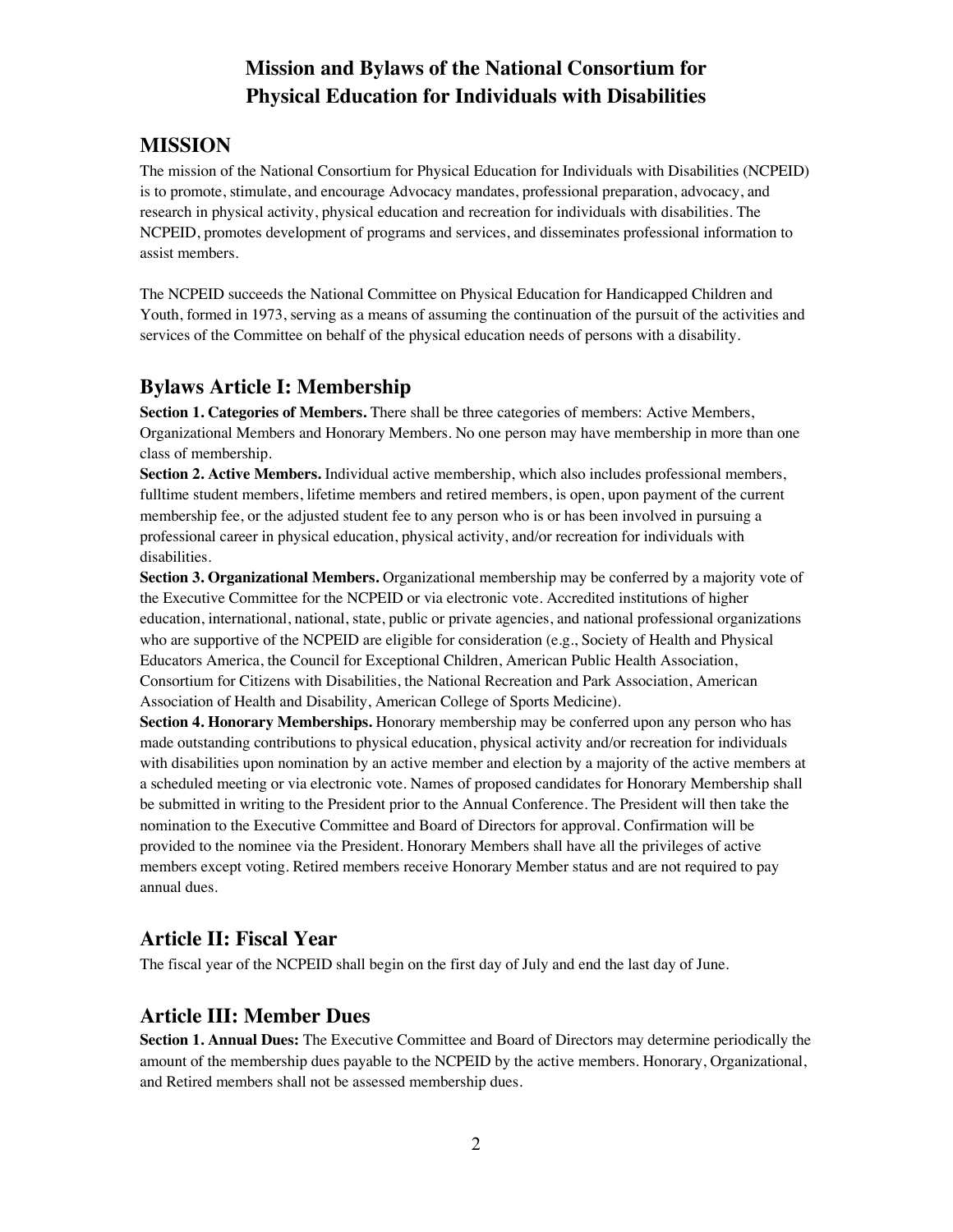**Section 2. Payment of Dues:** Dues shall be payable immediately upon membership purchase. Payment for membership renewal shall be payable on or before 1 year following the date of initial purchase or previous renewal. Members should be in good standing when attending the Annual Conference (i.e., meeting). Electronic payment can be accepted via online services (e.g., NCPEID website).

**Section 3. Default and Termination of Membership:** When any member shall be in default in the payment of dues for a period of one month after their 12 month membership purchase expiration date, his or her membership will, thereupon, enter into a one-month grace period. When any member shall be in default in the payment of dues for a period of two months after their 12 month membership purchase expiration date, his or her membership will, thereupon, enter a one month lapsed period. When any member shall be in default in the payment of dues for a period of three months after their 12-month membership purchase expiration date, his or her membership will, thereupon, be terminated. The Board of Directors reserves the right to terminate any membership. It shall be decided by a majority vote of the BOD members present at the BOD meeting.

## **Article IV: Meetings**

**Section 1. Annual Conference:** There shall be an Annual Conference of the members of NCPEID for professional development, for receiving the annual report of the officers, committee Chairs, and transaction of other business at the date and location to be determined by the Executive Committee and Board of Directors at least six months in advance of the identified dates. Notice of the Annual Conference shall be communicated to the membership through the email, journal announcements, website, and other appropriate mechanisms. All notices of the Annual Conference shall set forth the place, date, time and purpose of the meeting. The Annual Conference will be at or close to Washington, DC at least 2 out of 3 years. When not held in the DC area, the Executive Committee and Board of Directors will select a site based on proposals submitted by members.

**Section 2. Special Meetings**: Special meetings may be called by the President, Executive Committee, the Board of Directors, or by such officers or persons or members or proportion of members as may be provided in the bylaws. Notice for any special meeting is to be given as for the Annual Conference. No business other than that specified in the notice of meeting shall be transacted at any special meeting of the members of NCPEID.

**Section 3. Waiver:** Notwithstanding the provisions of any of the foregoing sections, a meeting of the members of this NCPEID may be held at any time and at any place within or outside of the District of Columbia and any action may be taken there at, if notice is waived in writing or electronically by every member having the right to vote at a meeting.

**Section 4. Quorum:** Approval of a majority of the members present and eligible to vote shall constitute the declaration of a quorum for the purpose of transacting NCPEID business at the Annual Conference or other membership meetings.

**Section 5. Voting:** Each active member shall be entitled to one vote. Votes can be taken either at the Annual Conference or by email ballots. If the manner of voting on any question has not otherwise been prescribed, it shall be decided by a majority vote of the members present in person at the Annual Conference or by proxy.

**Section 6. Proxies:** Every active member of the NCPEID entitled to vote at any meeting thereof may vote in proxy. A proxy shall be in writing or by email and revocable at the pleasure of the member executing it.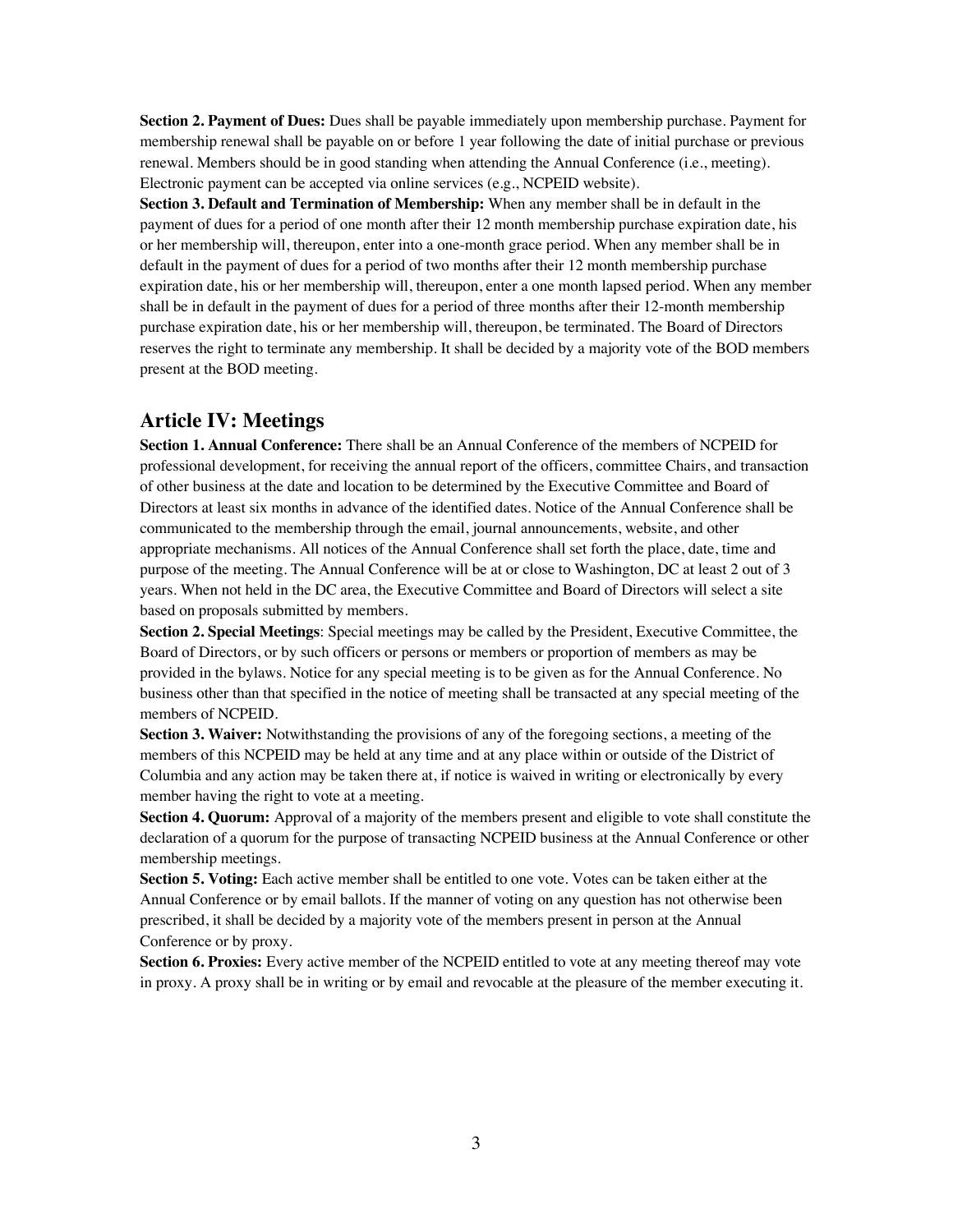**Section 7. Order of Business:** The order of business shall be as follows at all meetings of the NCPEID, the Board of Directors, and any committee:

- a. Approval of the minutes from previous meeting if not already approved via email
- b. Reports of Executive Committee
- c. Reports of Board Committees
- d. Unfinished business
- e. New Business

Any question as to priority of business shall be decided by the President without debate. This order of business may be altered or suspended at any meeting by a majority vote of the members present.

## **Article V: Executive Committee and Board of Directors**

**Section 1. Composition:** Executive Committee (President, Vice President, President Elect, Vice President Elect, Immediate Past President, Treasurer, Secretary).

Board of Directors (Chair of the Board, Members-at-Large (4), APENS Chair, Student Representatives (2) Awards Chair, Advocacy Chair, Historian, Website manager, Social Media Manager and Research Chair). The members of the Executive Committee and the Board, shall, upon election, begin their duties at the New Board Meeting at the Annual Conference immediately enter upon the performance of their duties and shall continue in office until their successors shall be duly elected and qualified.

**Section 2. Method of Election and Term of Office:** The NCPEID members shall elect the Executive Committee and Board of Directors by electronic ballot prior to the Annual Conference. A majority of the NCPEID members returning electronic ballots shall be necessary to constitute a quorum for election. **Section 3. Duties of Executive Committee and Board of Directors:** The Executive Committee shall be responsible for the overall management of the activities and projects associated with the Board of Directors and/or members of the NCPEID. The Executive Committee's role will be one of accountability and assistance to various Board projects. The Executive Committee will (1) audit bills and disburse the funds of the NCPEID; (2) employ staff and consultants; and (3) review documents and other publishable projects produced by the Board of Directors and/or members to include print and web page formats. The Board of Directors , in consult and collaboration with the Executive Committee may: (1) hold meetings at such times and places as it deems proper; (2) appoint committees on particular subjects from the

members of the Board, or from other members of NCPEID; (3) encourage and facilitate scholarly and advocacy work in the form of documents and publishable materials (4) carry on correspondence and communicate with other associates interested in the purposes for which this consortium was created; (5) devise and carry into execution such other measures as it deems proper and expedient to promote the mission of the NCPEID and to best protect the interests and welfare of the members, and (6) maintain NCPEID website.

**Section 4. Immediate Past President:** This board member will serve a term of one year as steward of the Executive Committee and Board of Directors.

**Section 5. Student representatives:** The Student Representatives shall be elected positions that are twoyear terms staggered between the two Student Representatives. Their positions will be filled by Doctoral level students who have completed at least one year of the graduate programs.

**Section 6. Meetings of the Board:** Regular meetings of the Executive Committee and Board of Directors shall be held immediately preceding and following the Annual Conference of the NCPEID. Notice of the meetings shall be communicated to the membership through the website, and/or other appropriate mechanisms. The President may, if deemed necessary, or the Secretary shall, at the request in writing of three members of the Board, issue a call for a special meeting at any time during the year of the Board, and only five days notice shall be required for that special meeting. The special meeting does not have to be face-to-face (i.e., conference call). Information concerning the Annual NCPEID Conference will be shared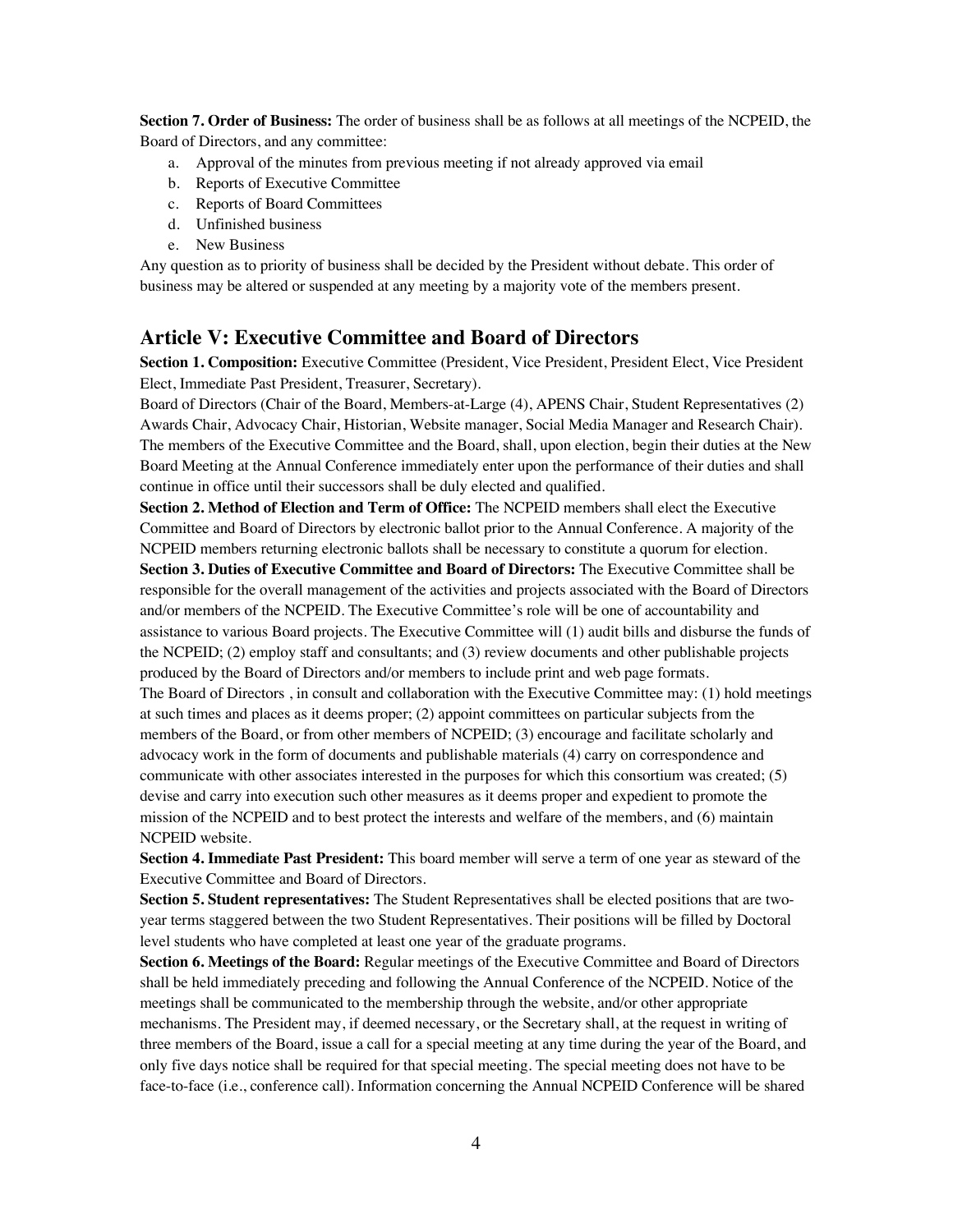each year at the SHAPE America National Convention within the Adapted Physical Education/Physical Activity (APE/PA) Special Interest Group (SIG) meeting.

**Section 7. Quorum:** A majority of the members of the Board of Directors and at least one member of the Executive Committee shall constitute a quorum for the transaction of business. In the absence of the President and Vice President the quorum present may choose a Chair for the meeting. If a quorum is not present, a lesser number may adjourn the meeting to a later day, not more than ten days later.

**Section 8. Absence:** If any member of the Board of Directors is absent unreasonably from two consecutive meetings of the Board without sending a communication to the Executive Committee and the Chairman of the Board stating the reason for absence, and if the excuse should not be accepted by members of the Executive Committee, this seat on the Board may be declared vacant, and the President may forthwith proceed to fill the vacancy.

**Section 9. Vacancies:** Whenever any vacancies occur in the Executive Committee or Board of Directors by death, resignation, or otherwise, it shall be filled without undue delay by a majority vote by ballot of the remaining members of the Executive Committee and Board at a special meeting, or electronic vote, which shall be called for that purpose. The election shall be held within 60 days after the occurrence of the vacancy. The person so chosen shall hold office until the next Annual Conference or until his or her successor shall have been chosen at a special meeting of the members or electronic vote.

## **Article VI: Executive Committee Officers**

**Section 1. Number:** The Executive Committee of this NCPEID shall be a President, a President Elect, a Vice President, a Vice President Elect, an Immediate Past President, a Secretary, and a Treasurer. **Section 2. Method of Election and Term of Office:** The officers of the Executive Committee shall be elected each year prior to the Annual Conference by email ballot by the NCPEID members. All officers will be elected and immediately serve in their elected position for a term of two years, with the exception of the Treasurer who will serve a four-year term, the President who will serve a four-year term (President Elect 1yr, President for 2 yrs, Immediate Past President 1yr), and Vice President Elect who will serve a three-year term (Vice President Elect 1 yr, Vice President for 2 yrs).

A majority of NCPEID members returning electronic ballots shall be necessary to constitute a quorum for election.

**Section 3. Duties of Officers:** The duties and powers of the officers of the Executive Committee shall be as follows:

### **PRESIDENT**

The President shall preside at the meetings of the Executive Committee, Board of Directors and NCPEID, and shall be an active member, with right to vote. He or she shall also, at the Annual Conference of NCPEID and such other times as he or she deems proper, communicate to the NCPEID or to the Board of Directors on such matters and make such suggestions as may in his or her opinion tend to promote purposes of the NCPEID and shall perform such other duties as are necessarily incident to the office of the President, including submission of an annual report to the membership. The President will serve a four-year term, the first year serving as President Elect. The President Elect will attend all meetings of the Board of Directors and assist with membership recruitment, and become familiar with all operational aspects of the NCPEID. The President shall oversee all functions and management of the NCPEID website.

### **PRESIDENT ELECT**

The President Elect shall serve in a capacity of understudy to the President to learn the operation, communication, and duties associated with leading the NCPEID. The President Elect will collect written reports from the Board of Directors and then create a written summary that will be presented to Executive Committee at the Annual Conference and/ Board meeting.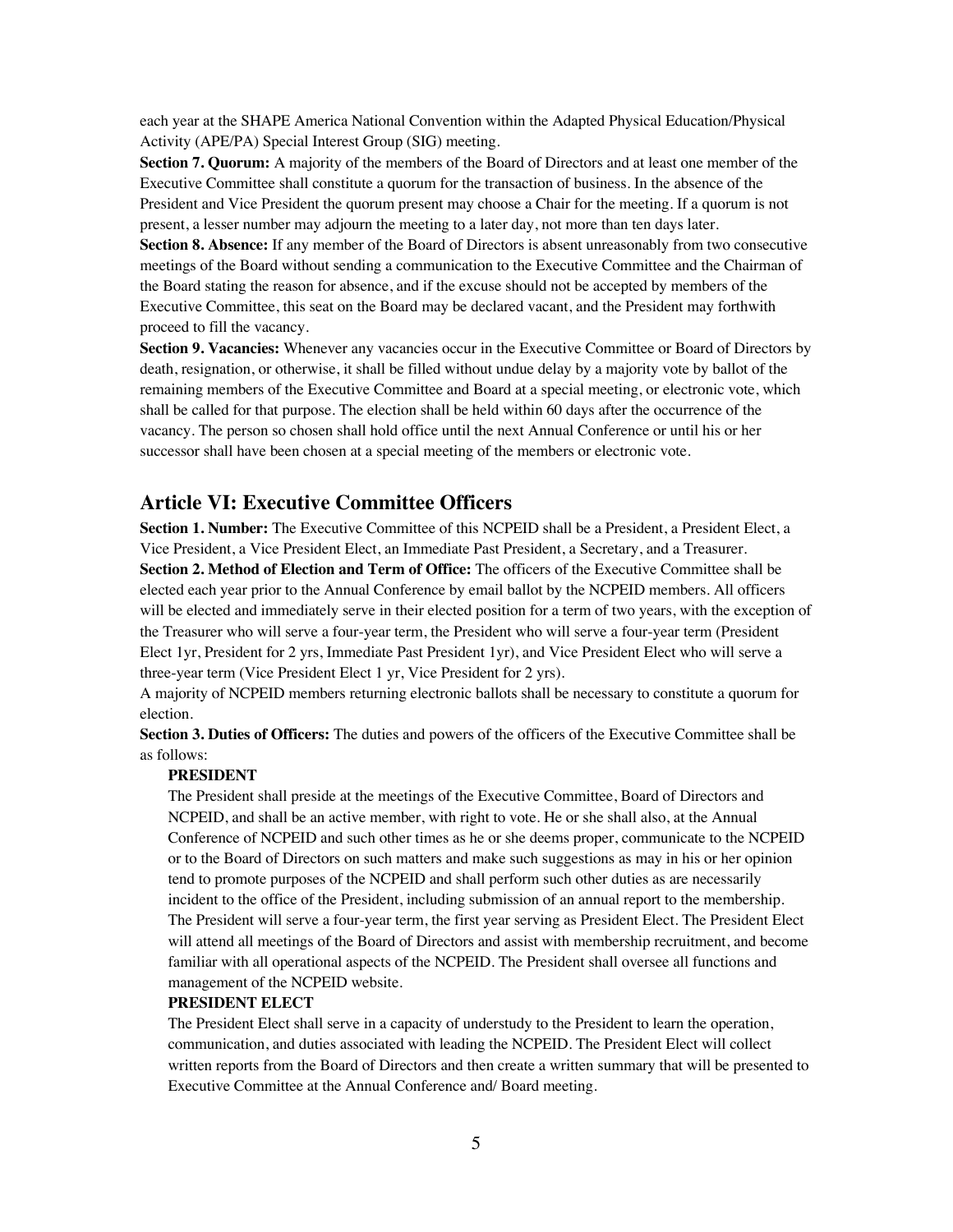### **VICE PRESIDENT**

In case of death or absence of the President, or of inability from any cause to act, the Vice President shall perform the duties of the office. The Vice President will serve a three-year term, the first year serving as Vice President Elect. The Vice President shall serve as the Chair of the Annual Conference Planning Committee of NCPEID. The Annual Conference Planning Committee will include two of the four Members at Large and one of the two student representatives serving as members of the Annual Conference Planning Committee. The Vice President shall assist the President in management of all functions of the NCPEID website.

### **VICE PRESIDENT ELECT**

The Vice President Elect shall learn the role of the Vice President in implementing the policies of the NCPEID. The Vice President Elect will assist the Vice President in duties and tasks assigned. The Vice President Elect shall serve as a member on the Annual Conference Planning Committee.

#### **IMMEDIATE PAST PRESIDENT**

It shall be the duty of the Immediate Past President to assist with the transition of new Executive Committee members and Board of Directors following service as President. The Immediate Past President will hold a dual position on the Executive Committee and Board of Directors in the capacity of steward of the Board of Directors. The overall role of the Immediate Past President is to assist the President in keeping the continuity in management, projects, and business activities of NCPEID. **SECRETARY**

## It shall be the duty of the Secretary to give notice of and attend all meetings of the NCPEID Executive Committee and Board of Directors as well as to catalog the minutes submitted by all NCPEID committees. In addition, the Secretary will conduct all correspondence and carry into execution all orders, votes, and resolutions of the Executive Committee and Board otherwise committed; to notify the officers and members of NCPEID of their election; to notify members of their appointment on committees; to work closely with the webmaster to post appropriate items, as well as, manage the membership dashboard and/or database section of the NCPEID website.; and at his or her request give notice of the meetings of the committees; to prepare, under the direction of the President, reports on the transactions and conditions of the NCPEID, and generally to devote his or her best efforts to forwarding the business and advancing the interest of the NCPEID. The Secretary shall also be responsible for assisting the APENS Chair and helping to oversee operations and activities associated with the success of APENS. All APENS budget inquiries, transactions, and accountability will be in coordination with the Treasurer and APENS Chair. The Secretary will assist the APENS Chair in preparing an annual report reflective of activities, members, and test administration of the national exam. The Secretary shall be the keeper of the NCPEID Seal.

### **TREASURER**

The Treasurer shall keep an account of all monies received and expended for the use of the NCPEID, and shall make disbursements only upon vouchers approved by the President. He or she shall collect the fees and annual dues and/or manage the financial section of the NCPEID website. He or she shall deposit all sums received in an approved bank, or banks, or trust company, when applicable, and make a report at the Annual Conference or when called upon by the President. The Treasurer will maintain a credit card/debit card for NCPEID transitions and manage all electronic registration and membership fees. In addition, the Treasurer is responsible for oversight of the monetary actions of the APENS office. The Treasurer shall file NCPEID taxes to the IRS annually, and maintain the  $501(c)(3)$  status. The Treasurer will provide a current list, with the assistance of the President, of all members to the Executive Committee and Board at its Annual Conference and meetings. The Treasurer will provide annually a report of all financial activity for not only the NCPEID but also APENS activity. A budget will be drafted by the Treasurer, presented to the Executive Committee and voted for approval by the Board of Directors. APENS functions will receive a line item within the budget of the NCPEID and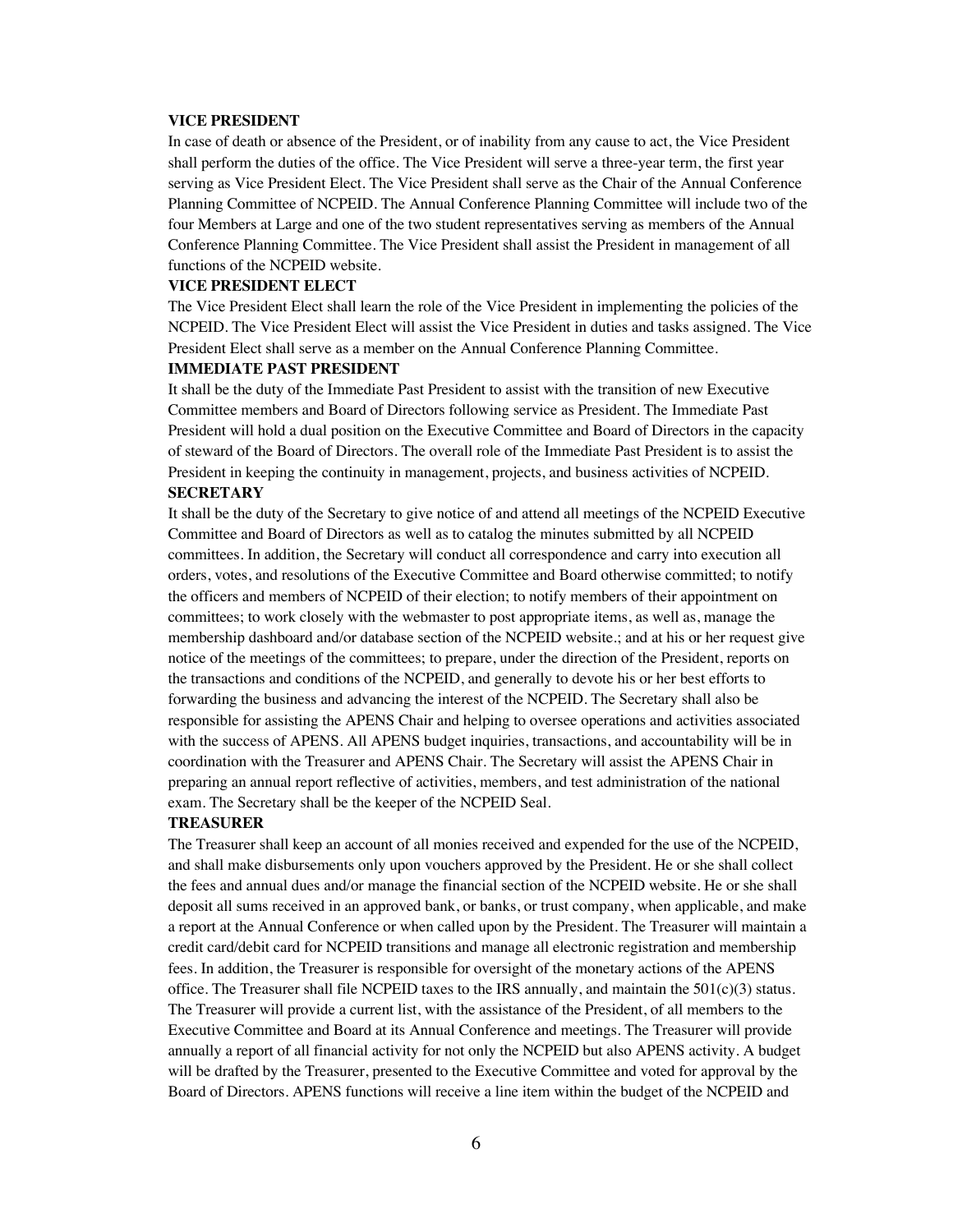will be managed by the Treasurer. There will be no separate account for APENS; all requests, deposits or withdrawals concerning APENS functions will be centralized to the NCPEID budget. APENS funds may be drawn only upon the signature of the Treasurer with written or verbal approval by the President. The APENS Chair will submit a yearly fiscal accounting report at the Annual Conference. The funds, books, and vouchers in the Treasurer's hands shall, at all times, be under the supervision of the President and/or Vice-President and subject to its inspection and control. At the expiration of his or her term of office, he or she shall deliver over to the successor all books, monies, and other property including the credit/debit card, or in the absence of a Treasurer-elect, to the President. General funds may be drawn only upon the signature of the Treasurer or the President.

**Section 4. Bond of Treasurer:** The Treasurer shall, if required by the Executive Committee and Board of Directors, give to the NCPEID, such security for the faithful discharge to his or her duties as directed. **Section 5. Vacancies:** Refer to section 9 of Article V

## **Article VII: Board of Directors Officers and APENS Executive Director**

**Section 1. Number:** The Board of Directors of this NCPEID shall be the President who will serve as Chair, Members at Large (4), APENS Chair, Student Representatives (2), Awards Chair, Advocacy Chair, Historian, Research Chair, Website Manager and Social Media Manager.

**Section 2. Method of Election and Term of Office:** The officers of the Board of Directors shall be elected each year prior to the Annual Conference by email ballot by the NCPEID members. All officers will be elected and immediately serve in their elected position for a term. All officers will serve two-year terms unless otherwise specified. A majority of the NCPEID members returning electronic ballots shall be necessary to constitute a quorum for election.

**Section 3. Duties of Officers:** All members of the board will serve as the Chair for different committees. Additionally, they will provide input and support to the Executive Committee as to the workings of the NCPEID as a whole. The duties and powers of the officers of the Board of Directors shall be as follows:

#### **CHAIR OF THE BOARD**

The Chair of the Board (COB) shall be filled by the President. The COB shall serve to facilitate activity and communication within and between Committee Chairs and their assigned committees. The COB shall preside at the meeting of the Board of Directors and shall be an active member, with right to vote. He or she shall also hold a dual position on the Executive Committee and help to transition new board and Executive Committee members. The COB shall submit a written annual report of BOD activities to the Executive Committee to be presented at the Annual Conference. In addition, the Chair of the Board shall serve as the Editor In Chief of the quarterly published membership newsletter *The Advocate*.

#### **MEMBERS-AT-LARGE**

Four Members-at-Large (MAL) shall be elected for two-year terms and will serve staggered terms of office. Two of the four Members at Large will be elected each year. Each MAL will have specific roles as designated by the COB. Two MAL shall be responsible for assisting the Vice President with the conference program planning. One member will serve as Chair of the Nominations/Elections Committee and one member will serve as Chair of the Membership Committee. As Chairs for each of these committees, they will assume the duties of recruiting committee members to serve on the respective committees, if applicable. All MALs with assist with and perform APENS-related duties as directed by the APENS Chair. The MAL will communicate all committee activity to their respective Chair or COB via electronic, voice, or written media on a regular basis. Information from these communications will contribute to the COB's annual report. MAL are allowed to serve longer if needed to complete a project. In addition, the Members At Large shall submit membership highlights and other related information to the Editor In Chief of the quarterly published membership newsletter *The Advocate*.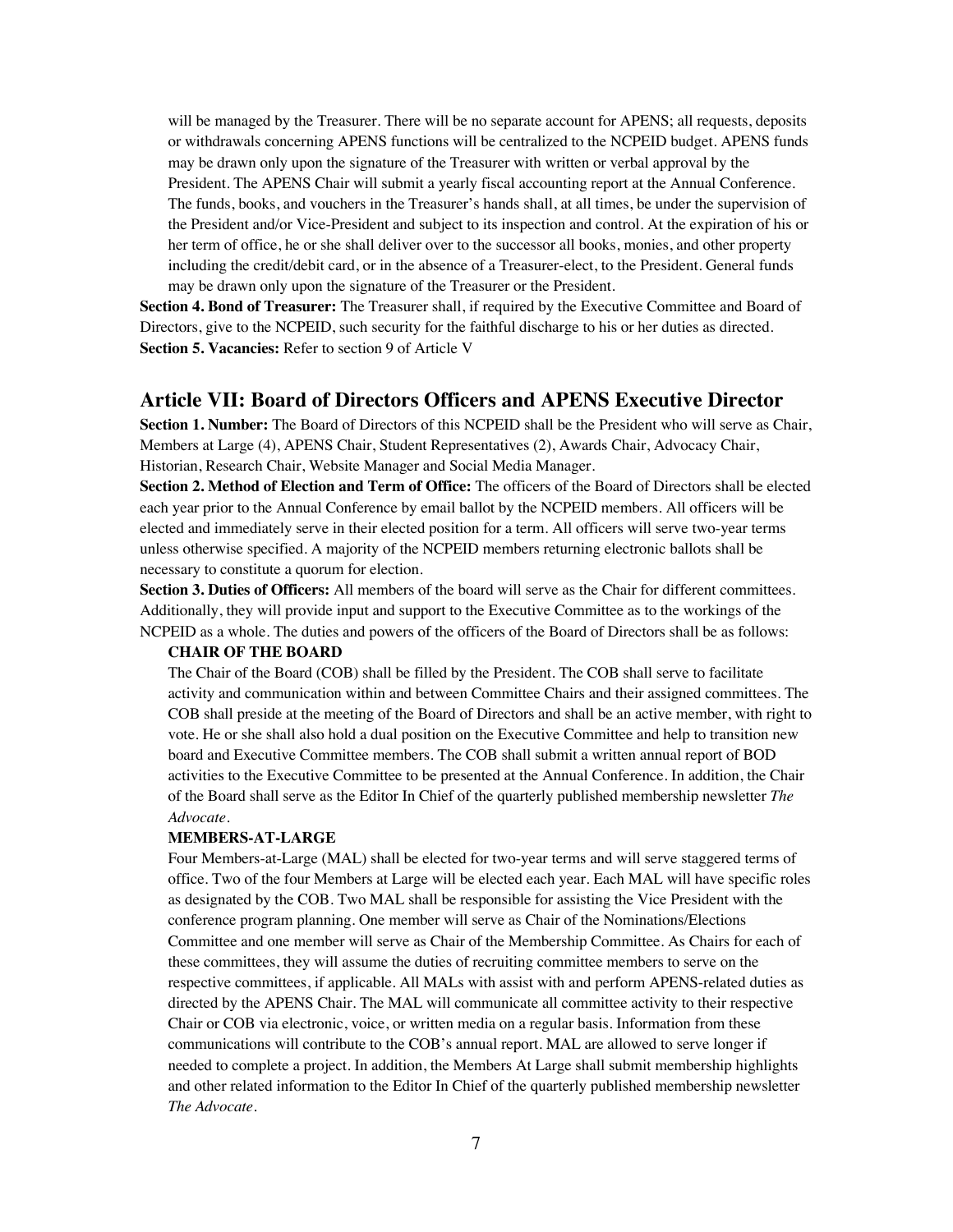### **STUDENT REPRESENTATIVES**

Two Doctoral level Student Representatives shall be elected and serve two years on staggered rotation. Doctoral level students with at least one year completed in their program are eligible. Duties include (1) coordinating the poster sessions at the Annual Conference; (2) developing and implementing an evaluation presentation, etc (3) attending all board meetings; (4) disseminating NCPEID information at their respective State AHPERD/SHAPE or CEC conferences and other professional meetings; and (5) assisting with student recruitment from graduate programs around the country in support of the Nominations and Elections Committee and other activities within the committees. In addition, the Student Representatives shall submit APE and/or APA student highlights and other related information to the Editor In Chief of the quarterly published membership newsletter *The Advocate*.

## **APENS CHAIR** The Adapted Physical Education National Standards (APENS) Committee Chair will be elected by the

membership from the pool of members who have served a minimum of one term as a member of the APENS Committee. The APENS Chair will serve a four-year term that overlaps with two years of the NCPEID Treasurer; re-election is possible. It shall be the duty of the APENS Chair to ensure the prudent and timely administration of the APENS exam, and strict adherence to all of the policies set forth in the APENS Administration Guide. The APENS Chair shall be responsible for the administration of exams; organization and implementing a plan to recruit applicants; review and verification of applications; identification and procuring test sites; contracting for the scoring of exams; verifying the exam results; annually creating and disseminating the national registry; maintaining and keeping the APENS website and/or webpage up-to-date with help from the NCPEID Secretary and the APENS Executive Director. The APENS Chair shall be responsible for daily, weekly, monthly and annual management of APENS operations and maintain regular communications with the Secretary of the NCPEID, the APENS Executive Director, APENS Committee and Membersat-Large. The APENS Chair shall serve as liaison between the APENS Committee, APENS Executive Director and NCPEID Board of Directors. In addition, the APENS Chair shall submit APENS highlights and other related information to the Editor-In-Chief of the quarterly published membership newsletter *The Advocate*.

#### **AWARDS CHAIR**

The Awards Committee Chair will be elected by the membership and serve a three-year term of office. It will be the responsibility of the Awards Chair to solicit at least 4 additional members to serve on the Awards Committee. These members will serve at least three years. Terms should be staggered so that only one member rotates off the committee in any given year. It is the responsibility of the Awards Chair to maintain and implement the awards process. The Awards Chair conducts the presentation of the awards at the annual conference. The Chair needs to make sure that all awards information stays up to date on the NCPEID website. The Chair will have regular contact with the President regarding the solicitation of nominations. The Awards Chair will notify the membership through an email, sent by the President, that nominations shall be completed by April15th of each year. The Chair is responsible for having the plaques made and brought to the Annual Conference/Award's Presentation. In addition, the Awards Chair shall submit awards highlights and other related information to the Editor In Chief of the quarterly published membership newsletter *The Advocate*.

#### **Advocacy CHAIR**

The Advocacy Committee Chair shall be appointed by the President and serve a three-year term of office. The Chair will solicit at least 2 additional NCPEID members to serve on the Advocacy Committee for at least a three-year term. Terms should be staggered so that only one member rotates off the committee in any given year. The President will appoint the Advocacy Chair during the second year of his or her four-year term. The Advocacy Chair will have regular contact with the Chair of the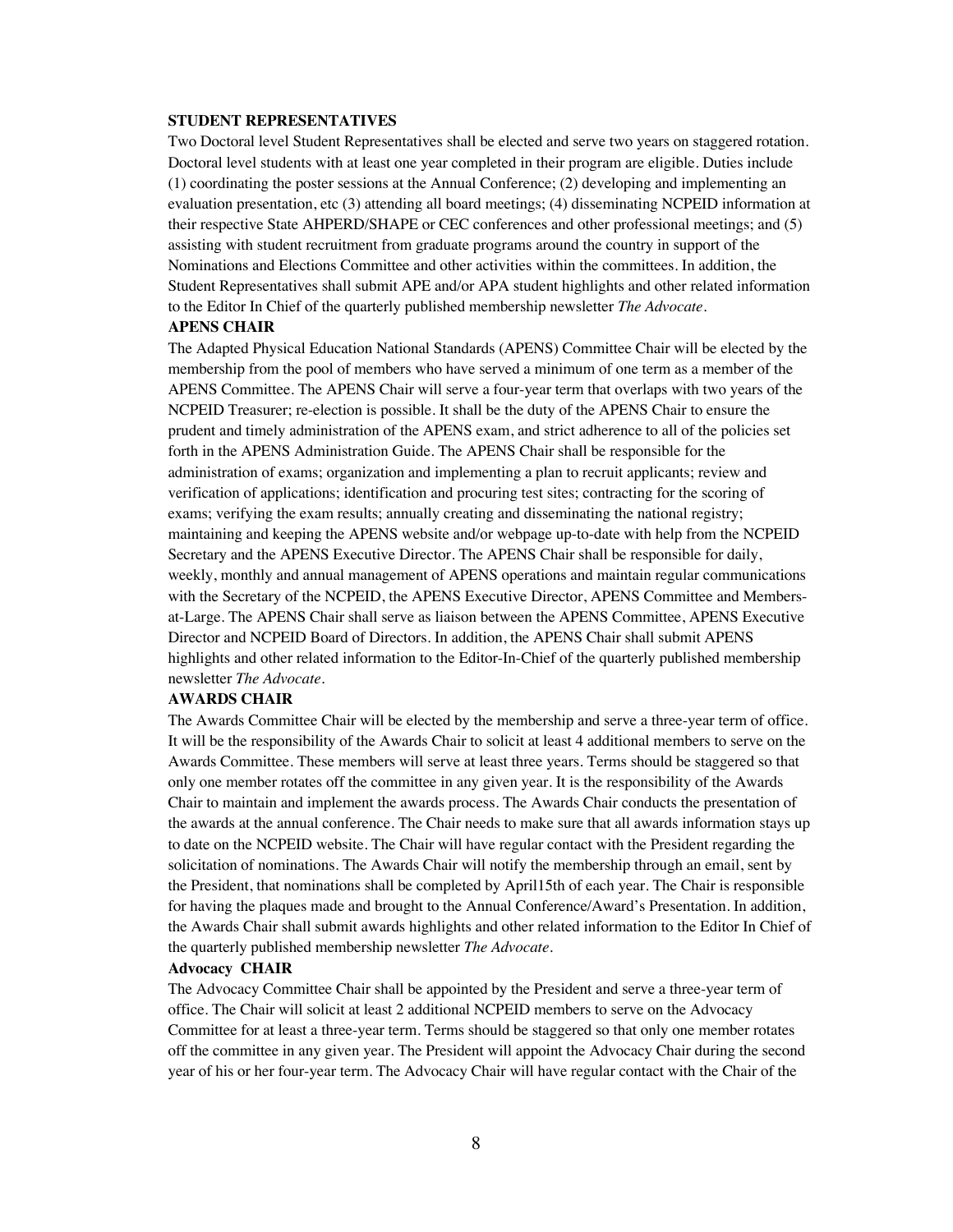Board. In addition, the Advocacy Chair shall submit Advocacy updates and other related information to the Editor In Chief of the quarterly published membership newsletter *The Advocate*.

### **HISTORIAN**

The Historian shall document the policies of the NCPEID and provide historical record of NCPEID documents as it moves toward realization of its mission. The Historian will report on projects, collected information, and others work conducted during the previous year at the Annual Conference. The Historian shall serve as the bookkeeper of NCPEID historical documents and manage any virtual storage files (e.g., google drive, drop box, icloud, etc.). The Historian shall serve a two-year term. **RESEARCH CHAIR**

The Research Chair shall oversee identified research teams and research activities conducted under the umbrella of NCPEID. The Research Chair will develop and/or maintain a directory of membership related to research skills and interests. In addition, the Research Chair shall submit research highlights and other related information to the Editor In Chief of the quarterly published membership newsletter *The Advocate*. The Research Chair shall serve a two-year term.

#### **APENS EXECUTIVE DIRECTOR**

The APENS Executive Director will be elected by the membership from the pool of members who have served a minimum of one term as a member of the APENS Committee. The APENS Executive Director will serve a four-year term that overlaps with two years of the APENS Chair; re-election is possible. Working in coordination with the APENS Chair and the NCPEID Executive Committee, the APENS Executive Director will be responsible for the planning, organizing, and managing efforts to update and maintain the APENS Book, Study Guide and Examination. The APENS Executive Director shall also perform other duties as are necessary to the office including, but not limited to, organizing the APENS Evaluation and Review Committees (ERCs); overseeing the validation process for new examination test items; and serving as representative, vested with such authority given by the NCPEID Executive Committee, to conduct business on NCPEIDs behalf as it concerns APENS, with the publisher(s) of the APENS Book, Study Guide, and Examination. The APENS Executive Director will preside over all meetings of the APENS Committee and serve as an ex officio member of the committee. The APENS Executive Director shall communicate regularly with the APENS Chair, who will serve as a liaison to the NCPEID Board of Directors. The APENS Executive Director shall report to the NCPEID Executive Committee. The APENS Executive Director will, at the Annual Conference of NCPEID, either directly or through the APENS Chair, communicate to the NCPEID membership on such matters. The APENS Executive Director shall consult with the NCPEID President and APENS Chair regarding the management of APENS-related information on the NCPEID website, as well as, APENS website.

#### **WEBSITE MANAGER**

The Website Manager shall be appointed by the President and serve a four-year term of position. The Website Manager shall, upon appointment, begin their duties at the New Board Meeting at the Annual Conference and immediately enter upon the performance of their duties and shall continue in position until their successors shall be duly appointed. Re-appointment is possible. Working in coordination with the NCPEID President, the Website Manager will be responsible for responding to the EC and/or BOD requests regarding the developing, reviewing, and/or updating of website elements (e.g., webpages, front page, media repository, etc.) in efforts to update and maintain the NCPEID website. The Website Manager shall also perform other duties as are necessary to the position including, but not limited to, serving as an authorized service administrator, or the like, to the current NCPEID membership management and/or website management software company subscribed to, as well as evaluating and providing recommendations to the EC regarding the capacity of the website management software company to meet the needs of NCPEID. The Website Manager shall communicate regularly with the President, APENS Chair, Vice-President, Treasurer, Secretary,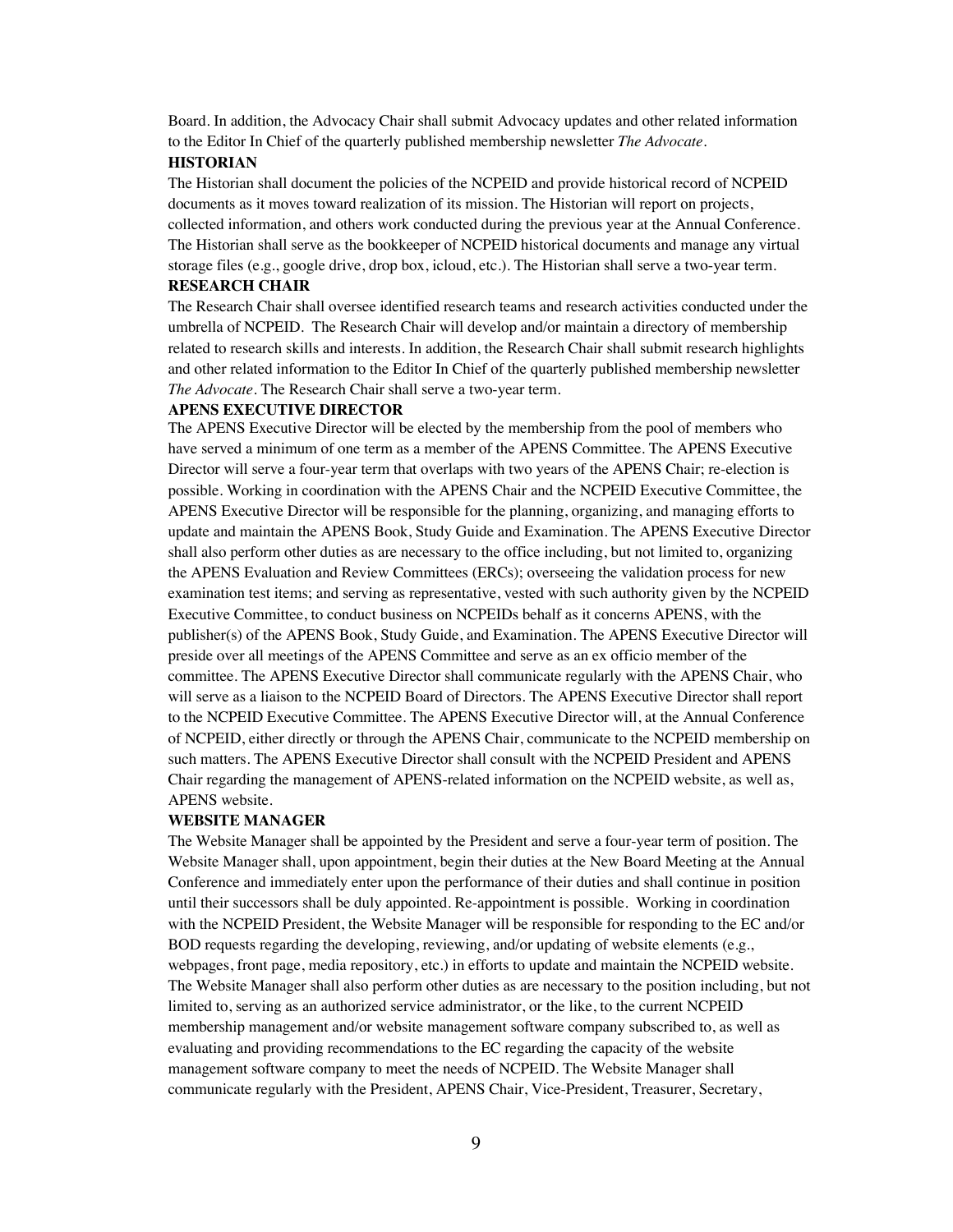Membership Chair, and Nominations & Elections Chair, and other pertinent members related to the NCPEID website. The Website Manager shall report to the NCPEID Executive Committee.

### **SOCIAL MEDIA MANAGER**

The Social Media Manager shall be an elected position serving a three-year term. The Social Media Manager shall, upon election, begin their duties at the New Board Meeting at the Annual Conference and immediately enter upon the performance of their duties and shall continue in position until their successors shall be duly elected. Working in coordination with the NCPEID President, the Social Media Manager will be responsible for soliciting and responding to the EC and/or BOD requests regarding the developing, reviewing, and/or updating of NCPEID events. The Social Media Manager shall post on platforms (i.e., Twitter, Facebook, Instagram, YouTube) according to the guidelines established by NCPEID. The Social Media Manager shall communicate regularly with the President, APENS Chair, Vice-President, Treasurer, Secretary, Membership Chair, and Nominations & Elections Chair, and other pertinent members related to the NCPEID events and content for posting. The Social Media Manager will work with the Website Manager and Membership Chair to ensure content on social media is also included on the NCPEID website when necessary.

## **Article VIII: Committees**

**Section 1. Committees:** At the first meeting or any regular meeting of the Executive Committee and the Board of Directors, the Executive Committee may designate and appoint committees to exercise the authority and management of the NCPEID. The delegation thereto of authority shall not operate to relieve the Board of Directors or any individual Chair of any responsibility imposed upon it for him or her or by law. The members of such committees shall hold office until the appointment of their successors.

**Section 2. Committee Quorum**: A majority of any committee of the NCPEID shall constitute a quorum for the transaction of business, unless that committee shall, by a majority vote of its entire membership, decide otherwise.

**Section 3. Committee Vacancies:** The various committee Chairs shall have the power to fill vacancies in their membership.

**Section 4. Standing Committees:** There shall be seven standing committees – (1) Adapted Physical Education National Standards Committee (APENS); (2) Awards Committee; (3) Advocacy Committee; (4) Membership Committee; (5) Annual Conference Planning Committee; (6) Nominations/Elections and (7) Website Committee.

#### **Adapted Physical Education Standards Committee [APENS]**

The committee will be responsible for implementing and updating the APENS, its corresponding exam items, and eligibility criteria. The committee shall also support APENS-related activities. The APENS Committee members will be elected by the membership and will serve four-year terms; re-election is possible. The terms of the APENS Committee members should be staggered so that only one member rotates off the committee per year. The committee will be composed of four elected members along with the ex officio APENS Executive Director and APENS Chair, all of whom shall hold a valid APENS certification.

### **Awards Committee**

The Awards Committee will be comprised of the Chair and four additional members. The committee will be responsible for soliciting, screening and recommending individuals for NCPEID awards to the Executive Committee and Board of Directors. The committee will provide a written report of its activity, led by the Awards Chair and submitted to the Chair of the BOD to be presented at the Annual Conference. The committee will be responsible for the Awards ceremony at the Annual Conference.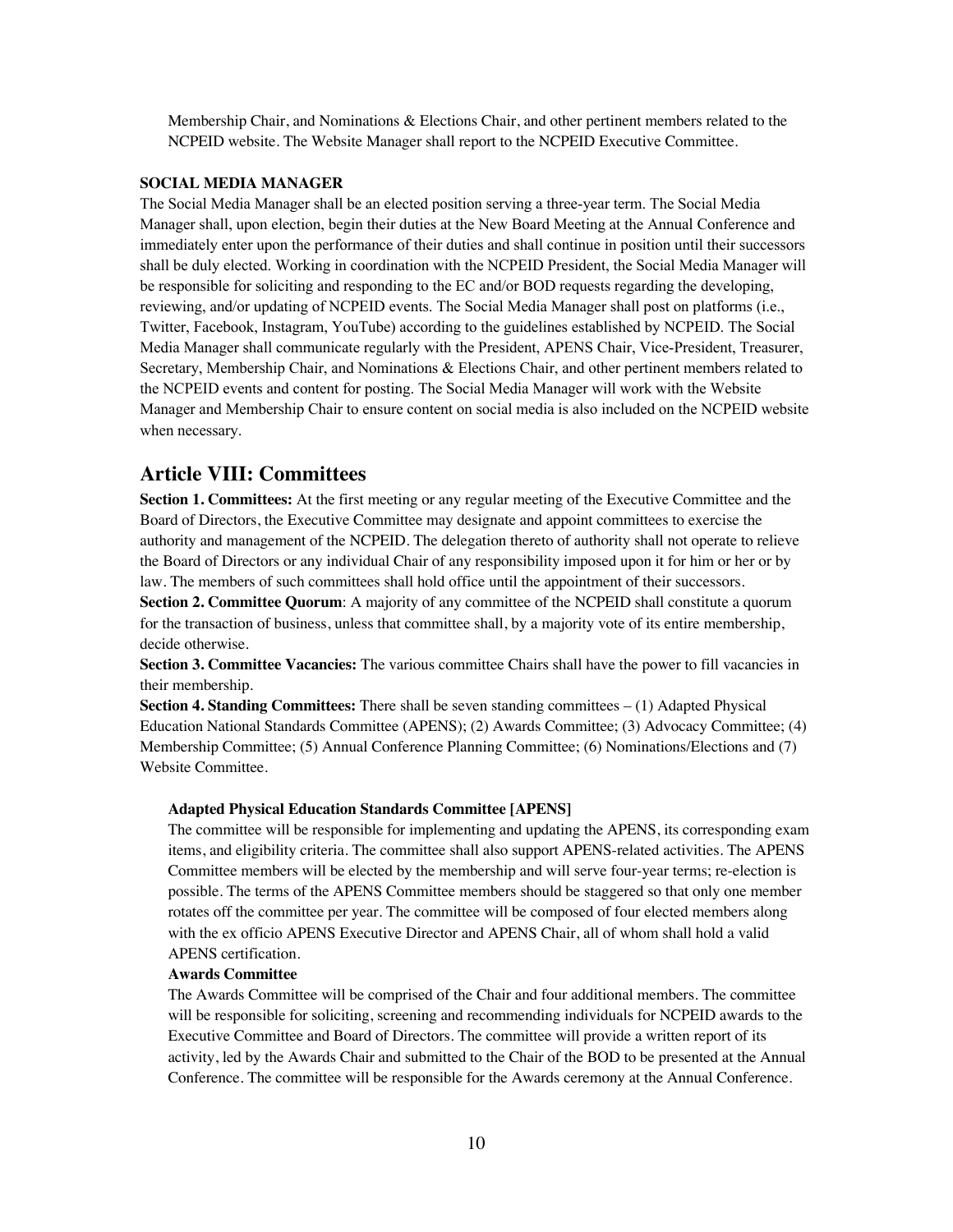#### **Advocacy Committee**

The Advocacy Committee will be responsible for promoting legislation favorable for physical education and recreation for individuals with disabilities at the federal level. The Advocacy Committee will serve as a resource to persons at state and local levels. The Advocacy Committee is expected to work with other professional organizations (i.e. Adapted Physical Education/Physical Activity Special Interest Group, Council for Exceptional Children, Consortium for Citizens with Disability, SHAPE America) and their Advocacy Committees in an effort to meet the mission of the Consortium. The Advocacy Committee shall develop and maintain an effective infrastructure of members for advocacy within as many states as possible and the committee will provide a written report to the Executive Committee and Board at its Annual Conference.

#### **Membership Committee**

The Membership Committee will be responsible for devising, implementing and evaluating strategies to enhance the membership base. This committee will use strategies such as the creation of scholarly activities (i.e. state level presentations, focus writing groups, development of position papers) to bring in new members. This committee will be responsible for management of a "Member Benefits" section on the NCPEID website. The Membership Committee Chair will be one of two Members at Large from the Board of Directors who will be appointed by the President. It will be the responsibility of the Membership Chair to solicit at least 4 additional NCPEID members to serve on the Membership Committee. Members will serve for at least three years. Terms should be staggered so that only one member rotates off the committee in any given year. The Membership Committee should work closely with the Treasurer and Secretary to develop their report.

#### **Nominations and Elections**

The Nominations and Elections Committee will be responsible for seeking members who would be willing to be nominated and run for election for the positions available. The committee will be chaired by one of the Members at Large and assisted by one of the Student Representatives. Duties include securing a docket of nominations, conducting the elections, and reporting the results. This committee will work closely with Treasurer and Secretary to determine eligibility of nominees, as well as communicate with the President to post the results on the website. Deadlines for elections procedures are as follows:

- March  $1st Call$  for nominations
- April 1st Closing date for nominations
- April 15th Ballots are sent out
- May 1st Ballots returned
- May 15th Newly elected members notified, results sent to members, and posted on the website. **Annual Conference Planning Committee**

This committee will be chaired by the Vice President and will be composed of two Members at Large and one Student Representative. The committee will plan, conduct, and evaluate all aspects of the Annual Conference and will work closely with the Executive Committee and Board members during this process.

#### **Website Committee**

The website committee will be responsible for responding to the EC and/or BOD requests regarding developing, reviewing, and/or updating of website elements (e.g., webpages, front page, media repository, etc.) in efforts to update and maintain the NCPEID website. The website committee will also use its expertise in applying basic design principles that support and facilitate access to the website. The website committee will determine the utility of documents to be loaded on the website to support NCPEID's missions and initiatives. The website committee will also work in collaboration with the Awards chair/social media coordinator. The committee will be composed of the website manager as chair, one student representative from the Board of Directors, the awards chair, a